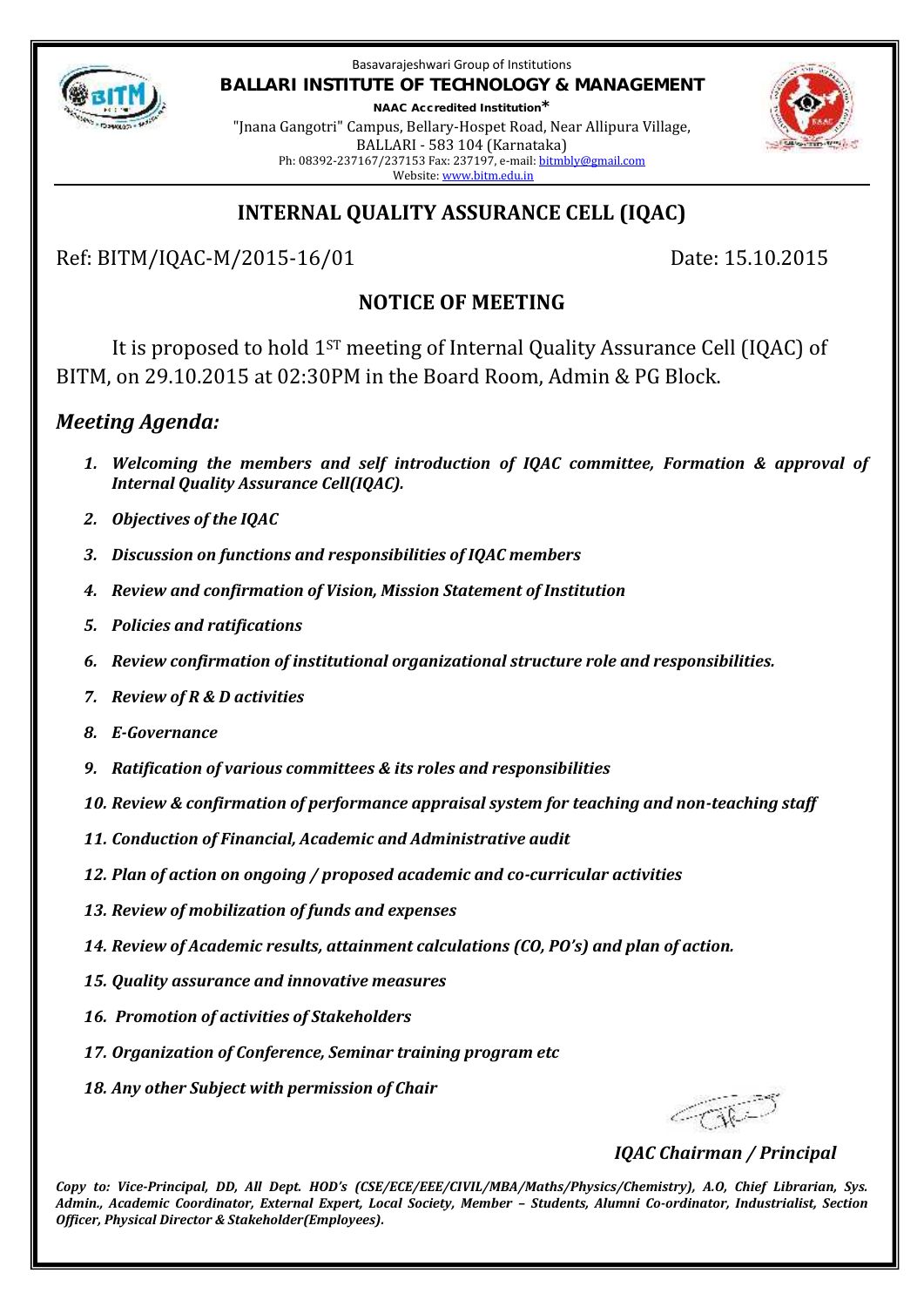

#### Basavarajeshwari Group of Institutions **BALLARI INSTITUTE OF TECHNOLOGY & MANAGEMENT NAAC Accredited Institution\*** "Jnana Gangotri" Campus, Bellary-Hospet Road, Near Allipura Village, BALLARI - 583 104 (Karnataka) Ph: 08392-237167/237153 Fax: 237197, e-mail: bitmbly@gmail.com



Website: www.bitm.edu.in

### **Proceedings of the 1st Internal Quality Assurance Cell(IQAC) committee meeting held on 29.10.2015 at 02:30PM in the Board Room, Admin & PG Block, @ BITM – Ballari**

## **Members Present:**

| S.No           | Name                                                   | Designation             |  |  |  |
|----------------|--------------------------------------------------------|-------------------------|--|--|--|
| 1              | Dr. V. C. Patil - Principal                            | Chairman                |  |  |  |
| $\overline{c}$ | Prof. Prithviraj. Y. J - Deputy Director               | <b>Managing Trustee</b> |  |  |  |
| 3              | Dr. R. N. Kulkarni - HOD-CSE                           | Member                  |  |  |  |
| 4              | Dr. U. Eranna - HOD-ECE                                | Member                  |  |  |  |
| 5              | Dr. B. S. Khened - HOD-EEE                             | Member                  |  |  |  |
| 6              | Dr. Yadavalli Basavaraj - HOD-ME                       | Member                  |  |  |  |
| $\overline{1}$ | Dr. K. S. R. Sridhar - Vice-Principal, HOD-Mathematics | Member                  |  |  |  |
| 8              | Dr. T. Machappa - HOD-Physics                          | Member                  |  |  |  |
| 9              | Dr. Suresh - HOD-Chemistry                             | Member                  |  |  |  |
| 10             | Dr. G. P. Dinesh - DEAN - MBA                          | Member                  |  |  |  |
| 11             | Mr. P. Amareshayya - Administrative Officer            | Member                  |  |  |  |
| 12             | Mr. Jaffar Basha - Chief Librarian                     | Member                  |  |  |  |
| 13             | Mr. Anand Krishna Murthy - System Admin.               | Member                  |  |  |  |
| 14             | Prof. Phani Ram Prasad - Academic Co-ordinator         | Member                  |  |  |  |
| 15             | Dr. Mohan Kumar - Member                               | <b>External Expert</b>  |  |  |  |
| 16             | Prof. K. H. Harikumar - Member                         | <b>Local Society</b>    |  |  |  |
| 17             | Mr. Mallikarjuna A - Co-ordinator                      | Alumni                  |  |  |  |
| 18             | Ms. Harika - Student                                   | Member                  |  |  |  |
| 19             | Mr. Tanveer Ahmed - Student                            | Member                  |  |  |  |
| 20             | Dr. N. Gururaj - Coordinator                           | <b>Member Secretary</b> |  |  |  |
|                | Leave of Absence                                       |                         |  |  |  |
|                | Dr. H. Mahabaleswara - HOD-Civil                       | Member                  |  |  |  |
| $\overline{2}$ | Mr. Nagesh - Industrialist                             | Member                  |  |  |  |
| $\overline{3}$ | Mr. L. Raghunath - Section Officer                     | Member                  |  |  |  |
| 4              | Mr. Ashok Bhupal - Physical Director                   | Member                  |  |  |  |
| 5              | Mr. Badrinath Deshpande - Stakeholder                  | Member                  |  |  |  |

Following point were discussed in the Meeting:

- *1. Formation & approval of Internal Quality Assurance Cell(IQAC).*
	- a) The Chairman welcomed the committee members and requested themselves to introduce. All the members introduced themselves and meeting is to put in order.
	- b) Formation and approval of the IQAC was discussed among the members, members agreed and cooperated for achieving the objects.
- *2. Objectives of the IQAC*
	- $\checkmark$  To ensure continuous improvement in the entire operations of the Institute and
	- $\checkmark$  To ensure stakeholders connected with higher Education, namely parents, teachers, staff, would be employers, funding agencies and society in general, of its own quality and probity.

Members noted and approved the same.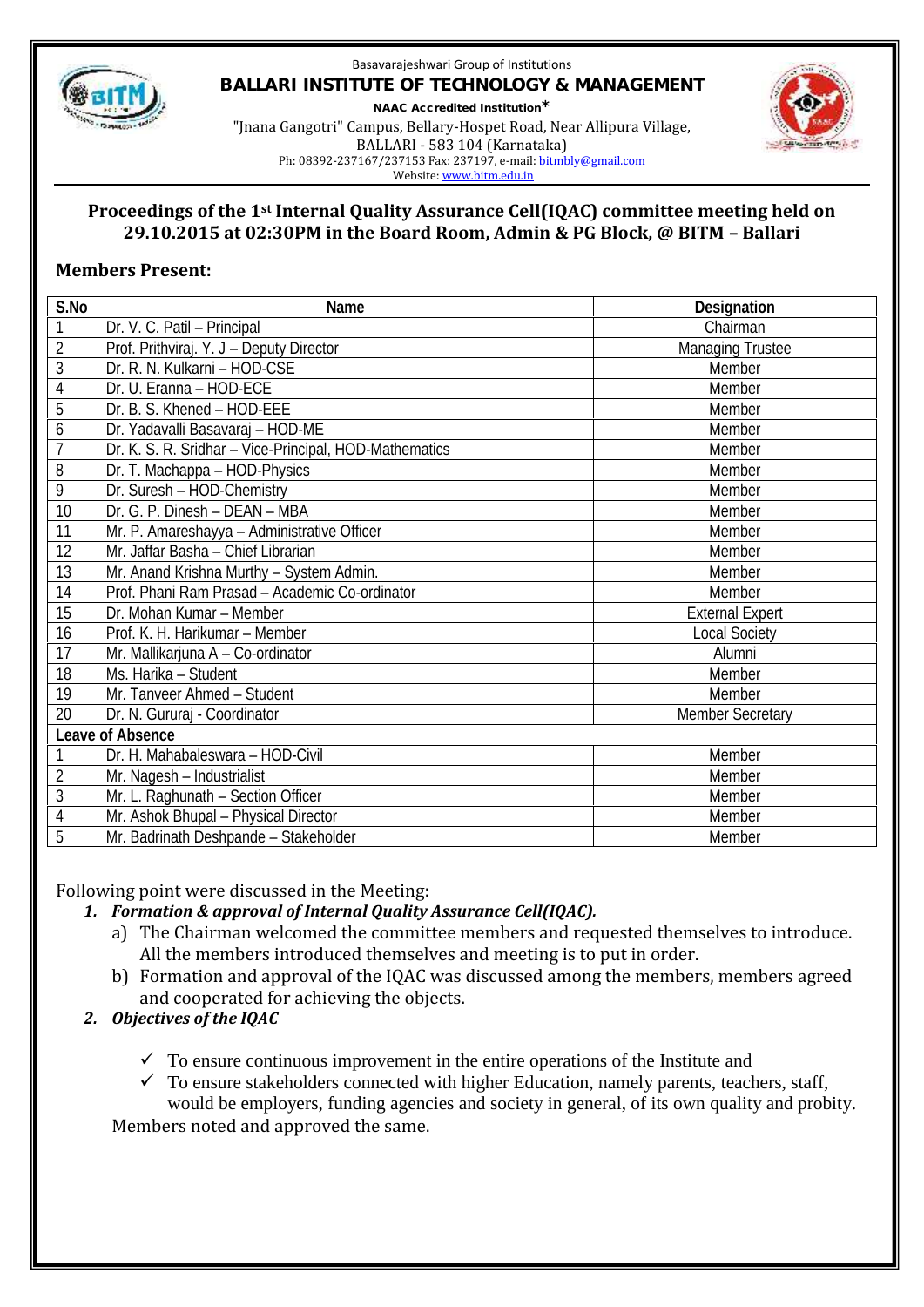

#### Basavarajeshwari Group of Institutions **BALLARI INSTITUTE OF TECHNOLOGY & MANAGEMENT NAAC Accredited Institution\*** "Jnana Gangotri" Campus, Bellary-Hospet Road, Near Allipura Village, BALLARI - 583 104 (Karnataka)

Ph: 08392-237167/237153 Fax: 237197, e-mail: bitmbly@gmail.com Website: www.bitm.edu.in



### *3. Discussion on functions and responsibilities of IQAC members*

- $\triangleright$  Design and implementation of annual plan for Institution level activities for quality enhancement
- $\triangleright$  Arrange for feed back responses from students for quality related institutional processes
- $\triangleright$  Development and Application of quality bench marks / parameters for the various Academic and Administrative activities of the Institution
- $\triangleright$  Retrieval of Information on various quality parameters of Higher Education and best practices followed by other Institutions
- $\triangleright$  Organization of workshops and seminars on quality related themes and promotion of quality circles and institutions – wide dissemination of the proceeding of such activities
- $\triangleright$  Development and application of innovative practices in various programmes / activities leading to quality enhancement
- $\triangleright$  Participation in the creation of learner centric environment conducive for quality education
- $\triangleright$  Work for the development of Internationalization and Institutionalization of quality enhancement policies and practices
- $\triangleright$  Act as a nodal unit of the Institution for augmenting quality related activities
- $\triangleright$  Prepare focused annual quality assurance report (AQARs) Members noted and approved the same.
- *4. Review and confirmation of Vision, Mission Statement of Institution* Members noted existing vision and mission statements and ratified.
- *5. Policies and ratifications*

Existing and prevailing policies are reviewed in detail and confirmed the following policies. i)Employee Hand Book

ii) Welfare Measures like EPF, Gratuity, Group Insurance, Medical Health Care, Fees Concessions etc.

- iii) Administrative Policies
- iv) Academic Policies

### 6. *Review confirmation of institutional organizational structure role and responsibilities*

The existing organizational Structure in order of hierarchy is ratified and approved by IQAC.

- **BITM Management:** College is managed by Tungabhadra Educational Health & Rural Development Trust®, registered at Ballari, having its own Chairman, Managing Trustee and Members of the Trust, which runs various educational institutions.
- **College Governing Body(GB):** Comprises of Chairman, representative of the Management, Principal as a Member Secretary, Nominated Representatives from the statutory bodies, Faculty representative as per the structure.

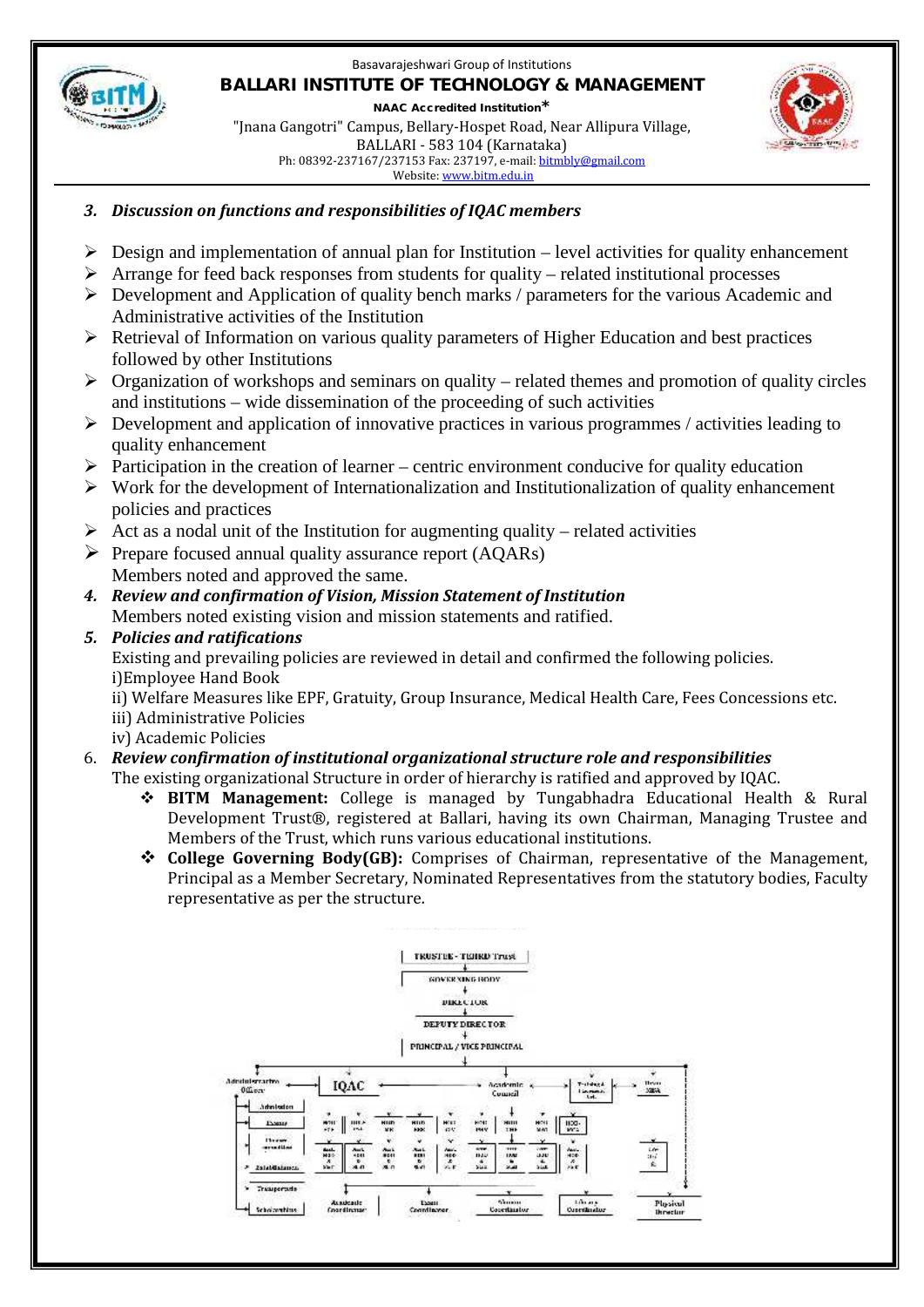

#### Basavarajeshwari Group of Institutions **BALLARI INSTITUTE OF TECHNOLOGY & MANAGEMENT NAAC Accredited Institution\*** "Jnana Gangotri" Campus, Bellary-Hospet Road, Near Allipura Village, BALLARI - 583 104 (Karnataka)

Ph: 08392-237167/237153 Fax: 237197, e-mail: bitmbly@gmail.com Website: www.bitm.edu.in



#### *7. Review of R & D activities*

For developing research culture among the students and faculties, college has a research and development cell.

- $\div$  Faculties and students are encouraged to take up research projects and pursue their Ph.D., for enhancing the research activity. It is resolved that financial assistance and other facilities be provided.
- $\cdot \cdot$  The incubation centre is again a stride taken by the college in the direction of promoting research and application of the technology for the professional and societal development.

#### *8. E-Governance*

for better planning & development in Administration, Finance and accounts, student admission and support and examination E-Governance is successfully implemented and to be continued. IQAC approves ERP, Tally etc measures of E-Governance.

#### 9. *Ratification of various committees & its roles and responsibilities*

IQAC Ratified and approved the Academic & Administrative committees and their roles and responsibilities.

**2. Academic Council 3. BITM Alumni Association (Registered) 4. Building Maintenance & Electrical Maintenance Committee 5. College News Letter / Magazine Committee 6. Consultancy 7. Counseling / Proctoring Committee 8. Entrepreneurship Development Cell Committee 9. Examination Cell 10Finance Committee 11Budget Committee 12Hostel Committee 13Industry Advisory Board 14Recruitment Committee / Board of Appointments 15ISTE Chapter 16IEEE Student Branch 17Library Committee NBA Committee Parent Interaction Cell 20Planning, Monitoring & Purchase Committee 21Research & Development Committee 22SC / ST Grievance Cell 23Sports & Physical Education Department / NSS Committee 24Training & Placement Committee 25Cultural Committee 26IT Cell Committee:**

#### *10. Review & confirmation of performance appraisal system for teaching and non-teaching staff*

The existing annual performance Appraisal System for teaching and non-teaching staff is reviewed & ratified. IQAC approved the same with suggestions.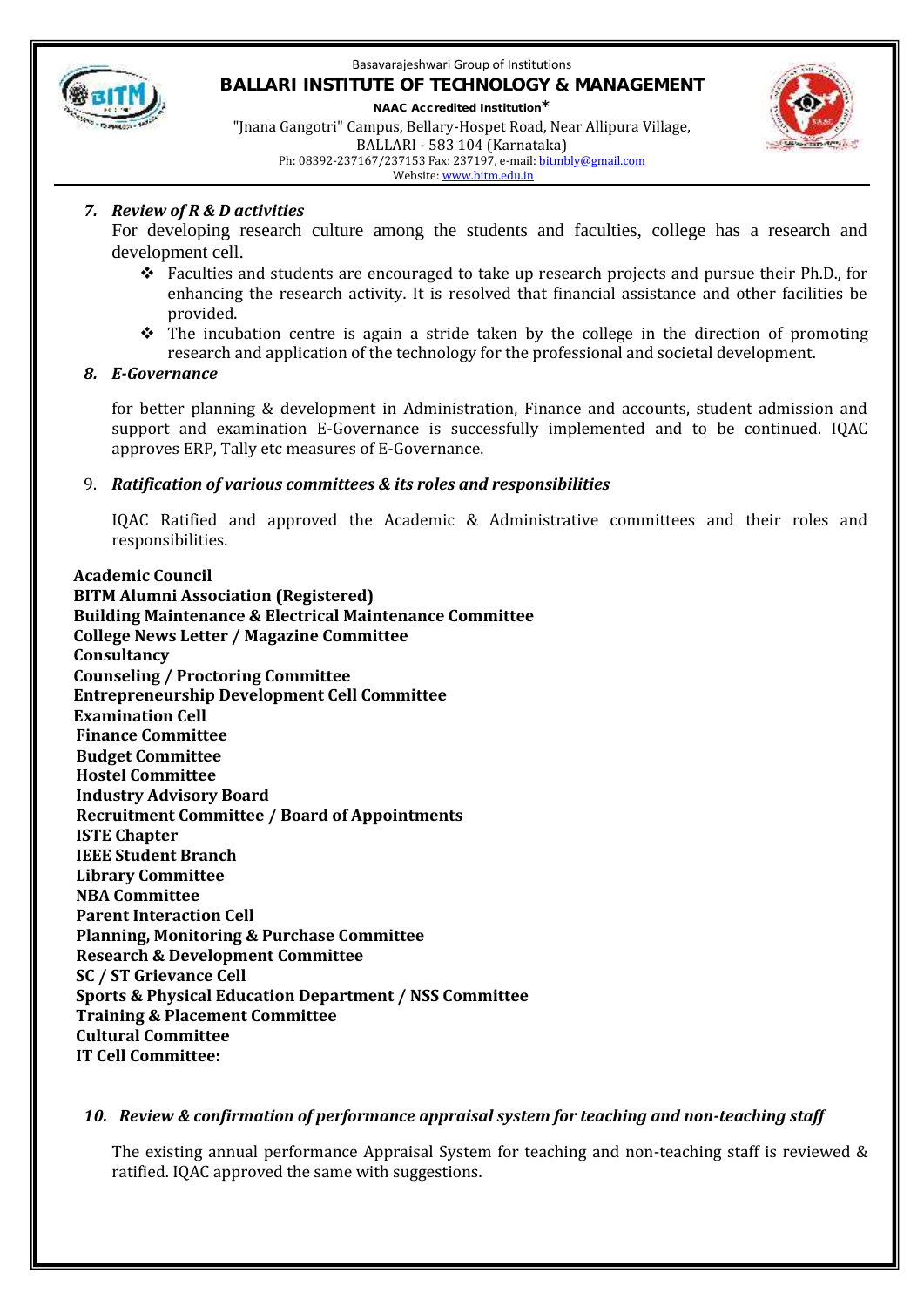

#### Basavarajeshwari Group of Institutions **BALLARI INSTITUTE OF TECHNOLOGY & MANAGEMENT NAAC Accredited Institution\***

"Jnana Gangotri" Campus, Bellary-Hospet Road, Near Allipura Village, BALLARI - 583 104 (Karnataka) Ph: 08392-237167/237153 Fax: 237197, e-mail: bitmbly@gmail.com Website: www.bitm.edu.in



#### *11. Conduction of Financial, Academic and Administrative audit*

IQAC approves the report of financial Audit, audited by the auditors. Institution takes up academic audit for quality improvement. The administrators and staff practiced self assessment to achieve the quality education.

# 12. *Plan of action on ongoing / proposed academic and co-curriculum activities*

Following activities are reviewed and approved.

- 1. The success of Founder day and Blood Donation Camp is discussed and team is congratulated on 19th Feb-2015.
- 2. NSS Activity

|        | neramme Oranane                                        |                      |                                                |                                     |
|--------|--------------------------------------------------------|----------------------|------------------------------------------------|-------------------------------------|
|        | World Yoga Day                                         | 21.06.2015           | Vishwa Yoga Dinacharanc<br>Samithi             | <b>BDAA</b><br>Grounds              |
|        | $NSS$ $-P.O.$ Training<br>7-Days<br>Camp               | $19 -$<br>26.06.2015 | KSOU Muktha Gangotri,<br>Mysuru-57006          | Sponsored<br>by Mya &<br>Sports GOI |
| $_{3}$ | 67 <sup>th</sup> Independence Day                      | 15.08.2015           |                                                | <b>BITM/NSS</b>                     |
|        | Teachers Day                                           | 05.09.2015           | Observed Through Lectures                      | BITM/NSS                            |
| 5      | World<br><b>Uzone</b><br>Day<br><b>Environment Day</b> | 16.09.2015           | <b>Awareness Programme</b><br>Conducted        | <b>BITM/NSS</b>                     |
| 6      | Literacy<br>Day<br>International<br>(Education Day)    | 02.10.2015           | International Literacy Day.<br>(Education Day) | <b>BITM/NSS</b>                     |
|        | 144th Gandhi Jayanthi                                  | 02.10.2015           |                                                | <b>BITM</b>                         |
| 8      | International<br>Literacy<br>Day<br>(Education Day)    | 02.10.2015           | Literacy Campaign Was<br>Organized.            | <b>BITM</b>                         |

#### **NATIONAL SEDVICE SCHEME \_ 2015.16**

#### 3. Sports Activity: Reviewed, Approved & congratulated the winners

| Hockey(Men) VTU Blue<br>Mr. Rohith L. | South Zone Inter-<br>University, Anna<br>University, Chennai | 21st27sh Jan 2015.                          |                                            |
|---------------------------------------|--------------------------------------------------------------|---------------------------------------------|--------------------------------------------|
| Cricket (Men)                         | RYMEC, Ballari                                               | <sup>本体</sup> To 8 <sup>th</sup> March 2015 | 4 <sup>th</sup> Place                      |
| Hand Ball (Men)                       | RYMEC, Ballari                                               | 19th To 20th March<br>2015                  | 2 <sup>n1</sup> Place                      |
| Hockey (Men)                          | BITM, Ballari                                                | 15th To 16th April 2015                     | $\left  \mathbf{z} \mathbf{t} \right $ ace |
| Hockey (Women's ) Single<br>Zone      | RLIIT.<br>Doddaballapur                                      | 17th To 19th April 2015                     | 3rd Place                                  |
| Basket Ball (Men)                     | BITM, Ballari                                                | 15th To 16th May2015                        | 2 <sup>a</sup> Place                       |
| Basket-Ball (Men) Inter<br>Zonal      | BLDEAS.<br>Vijavapura                                        | 14th To 15th May2015                        | 4 <sup>th</sup> Place                      |
| Badminton (Men)                       | <b>BITM, Ballari</b>                                         | 22th Tij 23rd A<br>Ugust 2015               | 1st Place                                  |
| Badminton (Women's)                   | BITM, Ballari                                                | 22th To 23rd A<br>Ugust2015                 | 3rd Place                                  |
|                                       |                                                              |                                             |                                            |

Table Tennis (Men) (GNDCE, Bidar 7<sup>th</sup> To 8<sup>th</sup> Sept 2015 2<sup>nd</sup> Place<br>4. Annual Day "TARANG-2015" was celebrated on 07<sup>th</sup> Jul-2015. Reviewed and approved and congratulated the committee.

#### *13. Review of mobilization of funds and expenses*

Grant received for various research projects / sponsored project by Government are reviewed and approved. Further members advised to take effective steps to receive more grants.

### 14. *Review of Academic results, attainment calculations (CO, PO's) and plan of action*

Academic Results of UG & PG of ODD Semester of 2015 conducted by VTU is discussed in depth. All HOD's are instructed to convey the faculty to take extra effort and improve the results subject wise more in particularly 2nd year and 3rd year. Also HOD's are advised to take remedial classed especially for lateral entry students in the subject which they are weak.

#### 15. *Quality assurance and innovative measures*